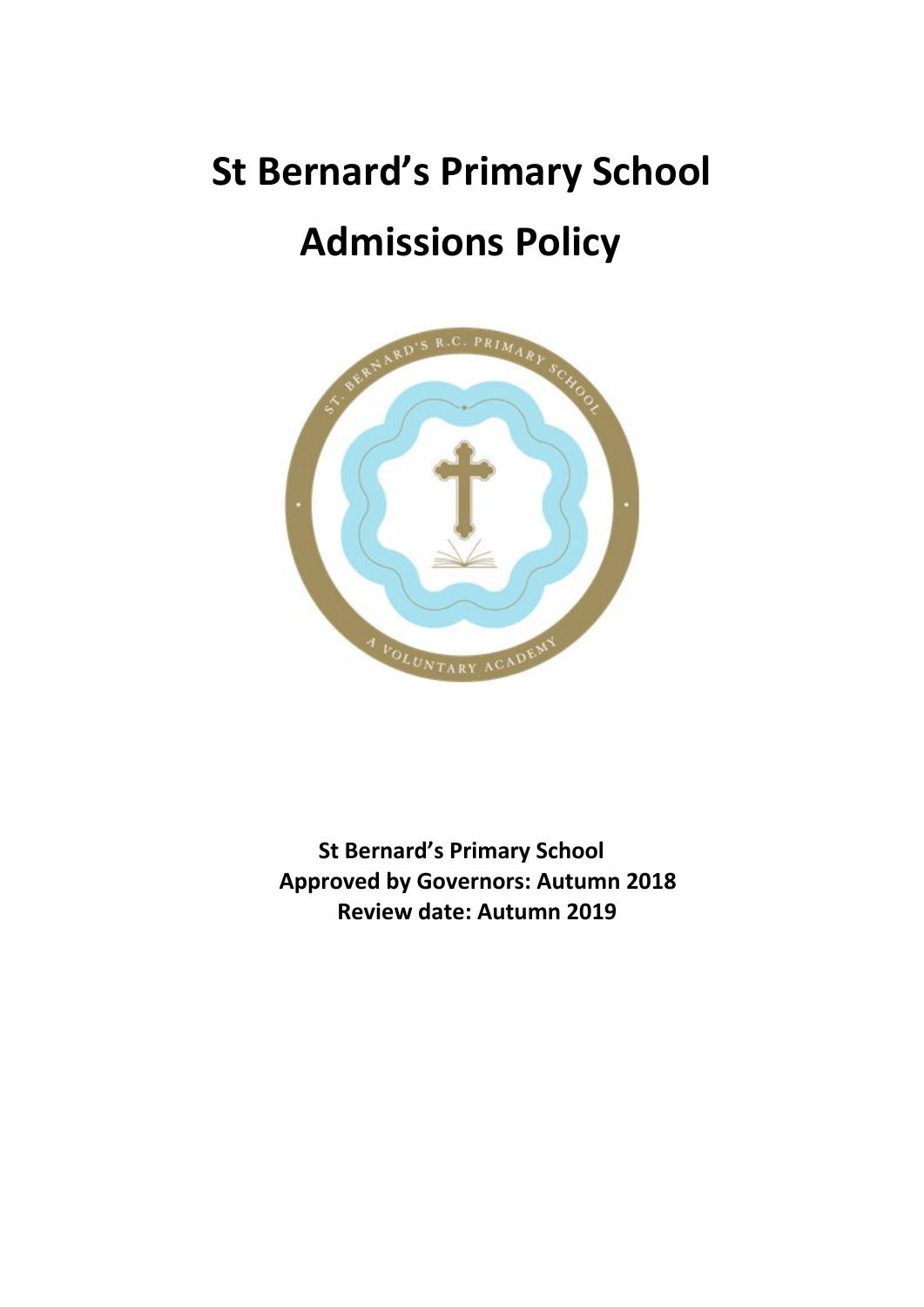# **ST BERNARDS RC CATHOLIC PRIMARY SCHOOL**

# **ADMISSION POLICY 2020/21**

**ST BERNARDS RC** Catholic Primary School was founded by the Catholic Church to provide education for children of Catholic families. Whenever there are more applications than places available, priority will be given to Catholic children in accordance with the oversubscription criteria listed below. The school is conducted by its governing body as part of the Catholic Church in accordance with its trust deed and articles of association, and seeks at all times to be a witness to Our Lord Jesus Christ.

As a Catholic school, we aim to provide a Catholic education for all our pupils. At a Catholic school, Catholic doctrine and practice permeate every aspect of the school's activity. It is essential that the Catholic character of the school's education be fully supported by all families in the school. We therefore hope that all parents will give their full, unreserved and positive support for the aims and ethos of the school. This does not affect the right of an applicant who is not Catholic to apply for and be admitted to a place at the school in accordance with the admission arrangements.

The governing body is the admissions authority and has responsibility for admissions to this school. The local authority undertakes the co-ordination of admission arrangements during the normal admission round. The governing body has set its admission number at 30 pupils to be admitted to Reception in the school year which begins in September 2020.

The governing body will, where logistically possible, admit twins and all siblings from multiple births where one of the children is the last child ranked within the school's Published Admissions Number ("PAN").

#### **Pupils with an Education, Health and Care Plan or a Statement of Special Educational Needs (see note 1)**

The admission of pupils with a Statement of Educational Needs or an Education, Health and Care Plan is dealt with by a completely separate procedure. Children with a Statement of Special Educational Needs or Education, Health and Care Plan that names the school must be admitted. Where this takes place before the allocation of places under these arrangements this will reduce the number of places available to other children.

# **Oversubscription Criteria**

*Where there are more applications for places than the number of places available, places will be offered according to the following order of priority.*

- 1. Looked after and previously looked after children.
- 2. Catholic children who are resident in the former parish of St Bernard's, within the Parish of Our Lady, Star of the Sea and St Bernard of Clairvaux for whom St Bernard's is the nearest Catholic school.
- 3. Catholic children from other Parishes.
- 4. Any other children.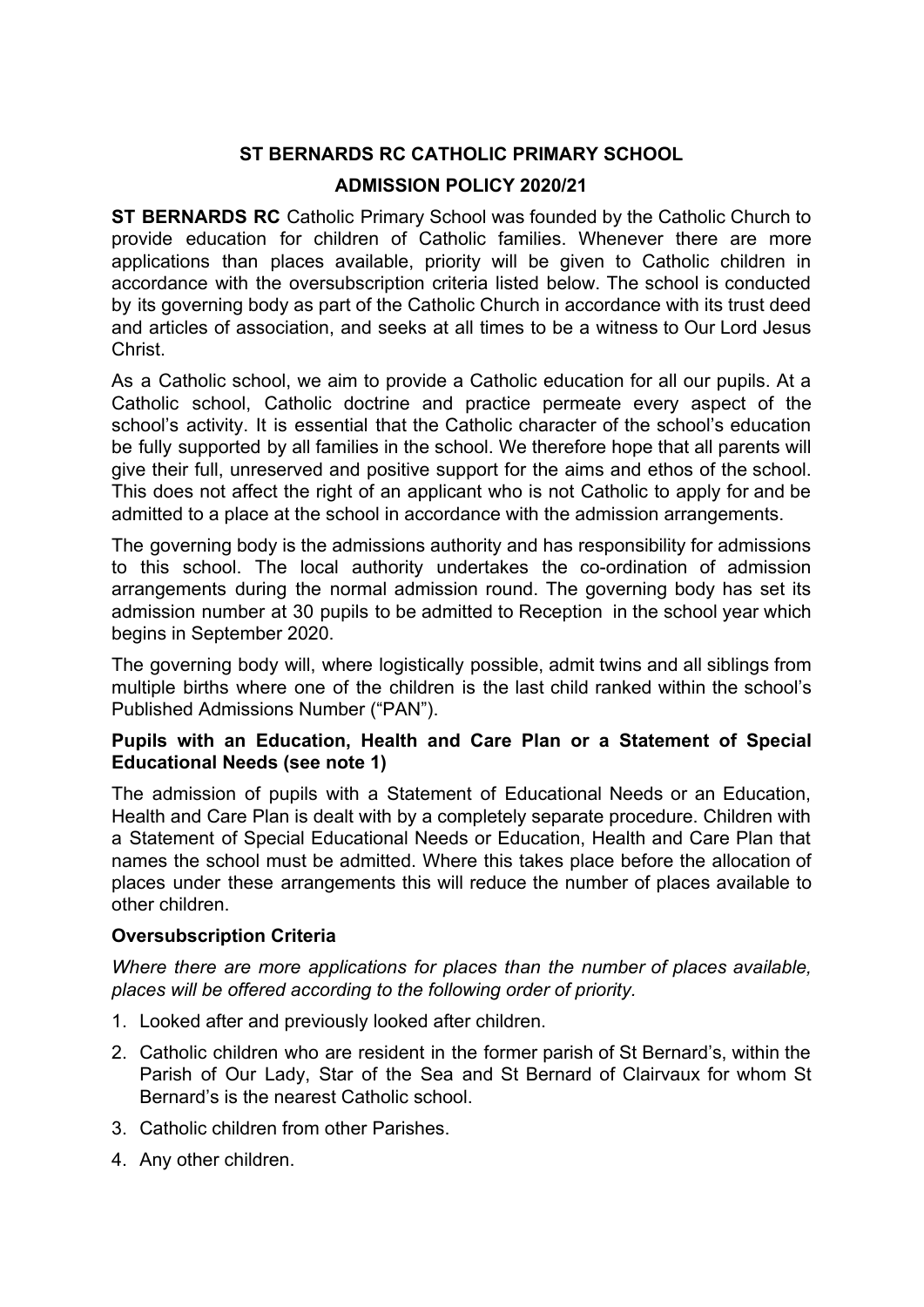*Within each of the categories listed above, the following provisions will be applied in the following order.*

- (i) The attendance of a brother or sister at the school at the time of enrolment will increase the priority of an application within each category so that the application will be placed at the top of the category in which the application is made after children in (1) above (see note 8).
- (ii) The children of staff will be given increased priority within each category so that the application will be placed at the top of the category in which the application is made after children in (1) above (see note 10).

#### **Tie Break**

Priority will be given to children living closest to the school determined by the shortest distance. Distances are calculated on the basis of a straight-line measurement between the front door of the child's home address (including the community entrance to flats) and the main entrance of the school. Using Cheshire West and Chester Local Authority's computerised measuring system on the following basis.

In the event of distances being the same for two or more children where this would determine the last place to be allocated, random allocation will be carried out and supervised by a person independent of the school. All the names will be entered into a hat and the required number of names will be drawn out.

#### **Application Procedures and Timetable**

To apply for a place at this school in the normal admission round, you must complete a Common Application Form available from the local authority in which you live. You are also requested to complete the Supplementary Information Form attached to this policy if you wish to apply under oversubscription criteria 1 to 4. The Supplementary Information Form should be returned to St Bernard's Primary School.

You will be advised of the outcome of your application on 16<sup>th</sup> April or the next working day, by the local authority on our behalf. If you are unsuccessful (unless your child gained a place at a school you ranked higher) you will be informed of the reasons, related to the oversubscription criteria listed above, and you have the right of appeal to an independent appeal panel.

*If you do not provide the information required in the SIF and return it by the closing date, together with all supporting documentation, your child will not be placed in criteria 1 to 4, and this is likely to affect your child's chance of being offered a place.*

#### **All applications which are submitted on time will be considered at the same time and after the closing date for admissions which is 15th January 2020.**

#### **Late Applications**

Late applications will be administered in accordance with Cheshire West and Chester Local Authority. You are encouraged to ensure that your application is received on time.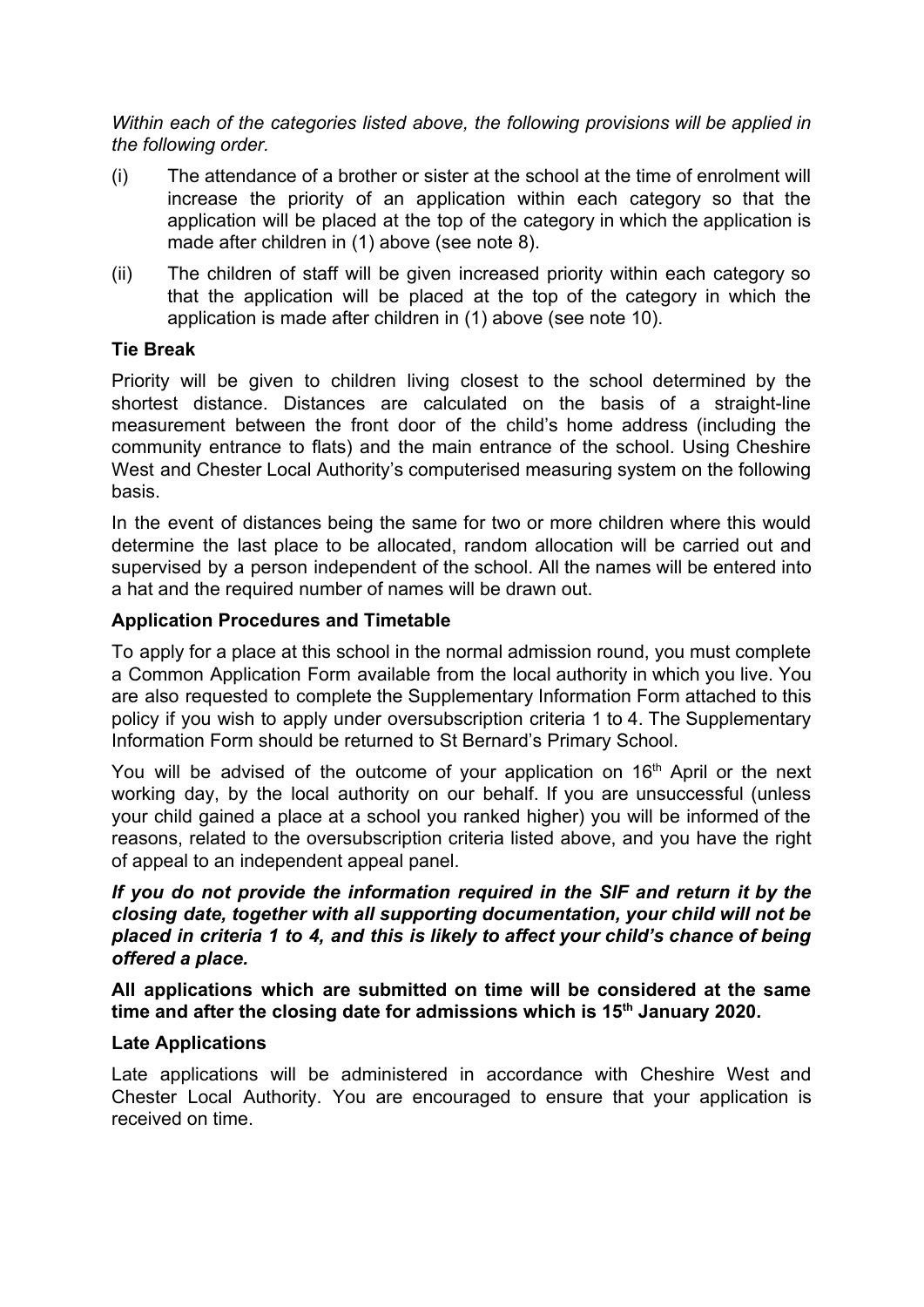# **Admission of Children Below Compulsory School Age and Deferred Entry**

A child is entitled to a full-time place in the September following their fourth birthday. A child's parents may defer the date at which their child, below compulsory school age, is admitted to the school, until later in the school year but not beyond the point at which they reach compulsory school age, or beyond the beginning of the final term of the school year for which an offer was made. A child may take up a part-time place later in the school year, but not beyond the point at which the child reaches compulsory school age. Upon receipt of the offer of a place a parent should notify the school, as soon as possible, that they wish to either defer their child's entry to the school or take up a part-time place.

# **Admission of Children outside their Normal Age Group**

A request may be made for a child to be admitted outside of their normal age group, for example, if the child is gifted and talented or has experienced problems such as ill health. In addition, the parents of a summer born child, i.e. a child born between  $1<sup>st</sup>$ April and 31<sup>st</sup> August, may request that the child be admitted out of their normal age group, to reception rather than year 1.

Any such request should be made in writing to **Mr A Moor, St Bernard's RC Primary School, A Voluntary Academy, Sherbourne Road, Ellesmere Port CH65 5EW** at the same time as the admission application is made. The governing body will make its decision about the request based on the circumstances of each case and in the best interests of the child. In addition to taking into account the views of the head teacher, including the head teacher's statutory responsibility for the internal organisation, management and control of the school, the governing body will take into account the views of the parents and of appropriate medical and education professionals, as appropriate.

#### **Waiting Lists**

In addition to their right of appeal, unsuccessful children will be offered the opportunity to be placed on a waiting list. This waiting list will be maintained in order of the oversubscription criteria set out above and *not* in the order in which applications are received or added to the list. Waiting lists for admission will operate throughout the school year. The waiting list will be held open until 25th July 2020.

#### **Inclusion in the school's waiting list does not mean that a place will eventually become available.**

#### **In-Year Applications**

An application can be made for a place for a child at any time outside the admission round and the child will be admitted where there are available places. Application should be made to the school by contacting Mr A Moor.

Where there are places available but more applications than places, the published oversubscription criteria, as set out above, will be applied.

If there are no places available, the child will be added to the waiting list (see above).

You will be advised of the outcome of your application in writing, and you have the right of appeal to an independent appeal panel.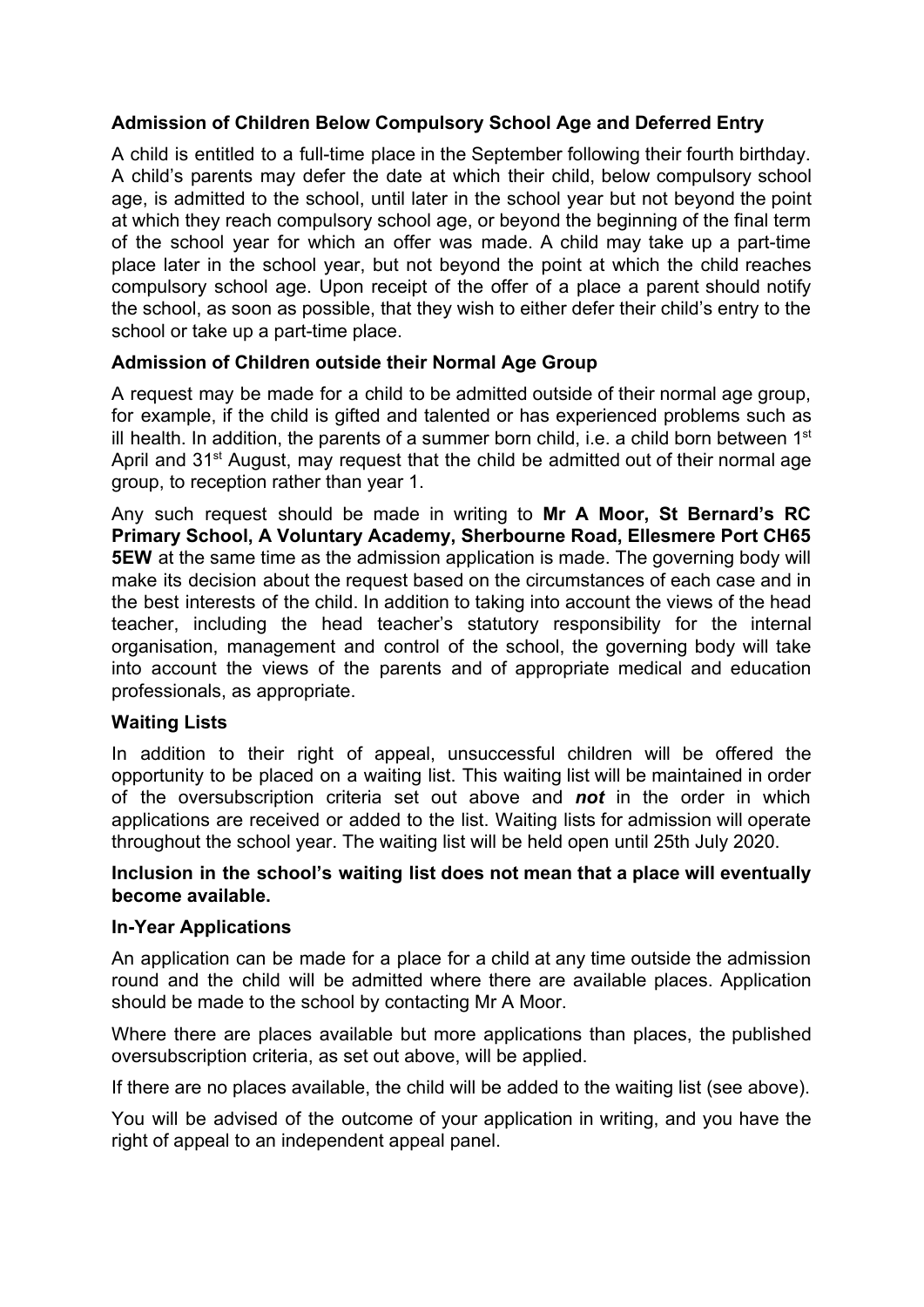# **Fair Access Protocol**

The school is committed to taking its fair share of children who are vulnerable and/or hard to place, as set out in locally agreed protocols. Accordingly, outside the normal admission round the governing body is empowered to give absolute priority to a child where admission is requested under any locally agreed protocol. The governing body has this power, even when admitting the child would mean exceeding the published admission number (subject to the infant class size exceptions).

# **Pre School**

For children attending the school's preschool, application to the reception class of the school must be made in the normal way, to the home local authority. Attendance at the school's nursery does not automatically guarantee that a place will be offered at the school.

**The governing body reserves the right to withdraw the offer of a place or, where a child is already attending the school the place itself, where it is satisfied that the offer or place was obtained by deception.**

# *Notes (these notes form part of the oversubscription criteria)*

- 1. A Statement of Special Educational Needs is a statement made by the local authority under section 324 of the Education Act 1996, specifying the special educational provision for a child. An Education, Health and Care Plan is a plan made by the local authority under section 37 of the Children and Families Act 2014, specifying the special educational provision required for a child.
- 2. A 'looked after child' has the same meaning as in section 22(1) of the Children Act 1989, and means any child who is (a) in the care of a local authority or (b) being provided with accommodation by them in the exercise of their social services functions (e.g. children with foster parents) at the time of making application to the school.

A 'previously looked after child' is a child who was looked after, but ceased to be so because he or she was adopted, or became subject to a child arrangements order or special guardianship order.

3. 'Catholic' means a member of a Church in full communion with the See of Rome. This includes the Eastern Catholic Churches. This will normally be evidenced by a certificate of baptism in a Catholic Church or a certificate of reception into the full communion of the Catholic Church. For the purposes of this policy, it includes a looked after child who is part of a Catholic family where a letter from a priest demonstrates that the child would have been baptised or received if it were not for their status as a looked after child (e.g. a looked after child in the process of adoption by a Catholic family).

For a child to be treated as Catholic, evidence of Catholic baptism or reception into the Church will be required. Those who have difficulty obtaining written evidence of baptism should contact their Parish Priest [who, after consulting with the Diocese, will decide how the question of baptism is to be resolved and how written evidence is to be produced in accordance with the law of the Church].

4. 'brother or sister' includes: